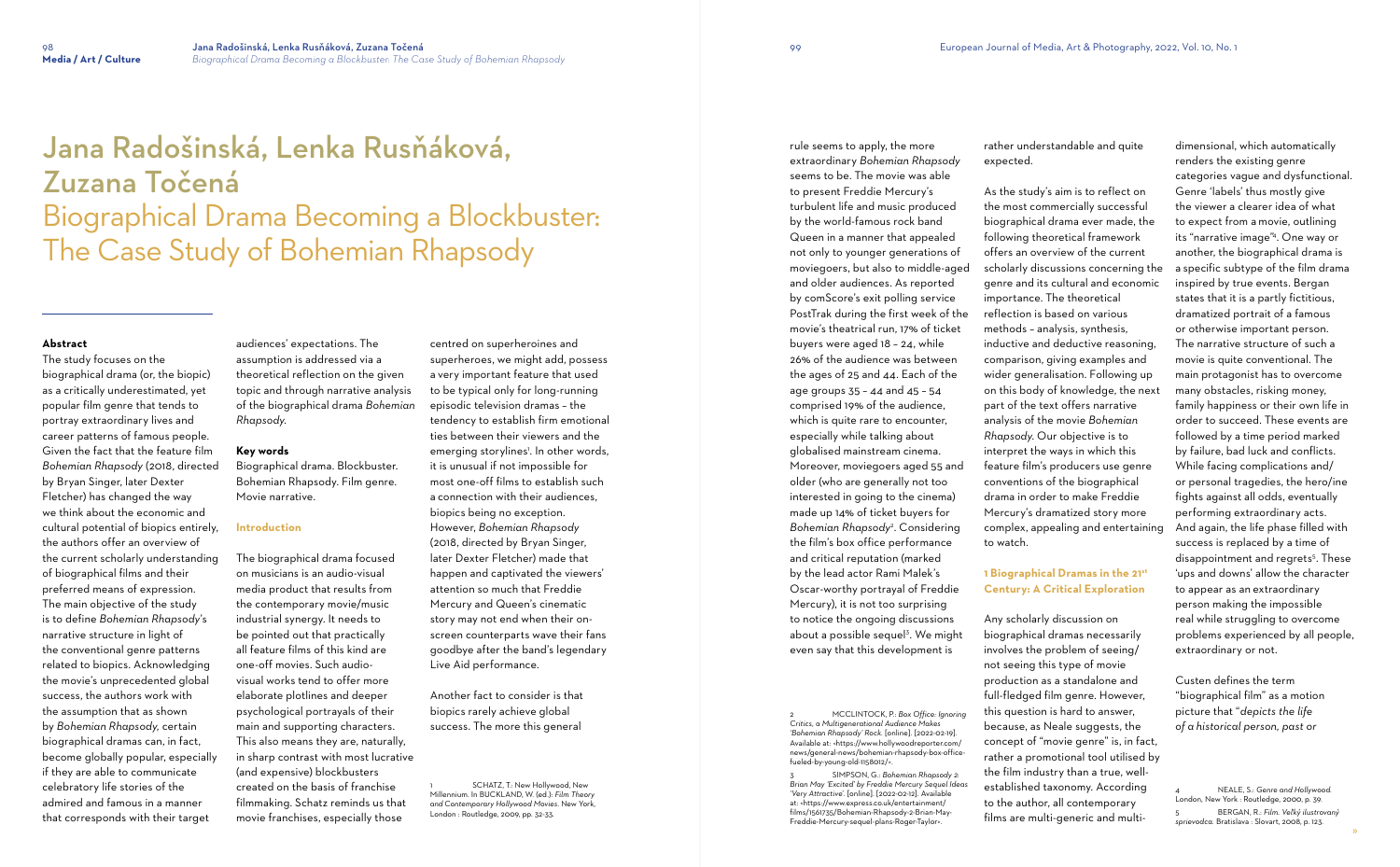*present*". Most movies of this kind are composed of the life (or a portion of the life) of a real person whose real name is used (but not always). The author also outlines the genre's ideological and dramatic patterns. These are often associated with the tensions between the innovative individual (it might be a novel entertainer, a reforming politician or, for example, a ground-breaking scientist) and the established institutions and traditions. Therefore, the protagonist's relationship with the members of a given community is antagonistic. This conflict is marked by the main character's struggle to reformulate the moral, cultural or social boundaries of the given community<sup>6</sup>. Neale remarks that very little has been written on biopics: "*This is largely because the biopic has lacked critical – rather than industrial – esteem*" 7 . The generally low critical reputation of the genre is also mentioned by Minier and Pennacchia, who argue that many film critics still hesitate to recognise the biographical film as a fully-fledged genre, let alone appreciate it – despite the fact that multiple biopics have achieved both international popularity and numerous accolades<sup>8</sup>. In Hollinger's

6 CUSTEN, G. F.: *Bio/Pics: How Hollywood Constructed Public History.* New Brunswick : Rutgers University Press, 1992, pp. 5-7, 72. 7 NEALE, S.: *Genre and Hollywood.* London, New York : Routledge, 2000, p. 54. 8 MINIER, M., PENNACCHIA, M.: Interdisciplinary Perspectives on the Biopic: An Introduction. In MINIER, M., PENNACCHIA, M. (eds.): *Adaptation, Intermediality and the British Celebrity Biopic.* New York, Abingdon : Routledge,

words, it is quite paradoxical that biographical films have been both critically neglected and celebrated by the movie industry: "*Critics have ridiculed, maligned, and despised biopics, describing them with a wide range of pejorative adjectives such as simplistic, artistically embarrassing, vacuous, formulaic, sentimental, tedious, pedestrian, and even fraudulent.*" Yet, the industry routinely promotes these feature films as prestige pictures and star vehicles<sup>9</sup>. In other words, biopics might not be as profitable as science-fiction and fantasy blockbusters, but some of them actually are internationally popular.

> FARKAŠ, T.: Binaural and Ambisonic Sound as the Future Standard of Digital Games. In *Acta Ludologica*, 2018, Vol. 1, No. 2, pp. 34-46.

According to Cheshire, the popularity of biopics is related to the general fascination with the private lives of stars and celebrities. However, the films themselves are condemned by movie critics despite being successful at the box office and on the award circuit, which makes the genre maligned and misunderstood. That is why we need to explore why the biopic is enjoying such a resurgence, who are suitable candidates for biopic treatment, how much of a life should be included in a film to make it a biopic and how to tell such a story, whether the choice of actresses and actors (and their approach to the roles) affects the representation, and what response do these films receive,

2016, p. 2.

critically and commercially $^{\circ}$ .

9 HOLLINGER, K.: *Biopics of Women.*

Abingdon, New York : Routledge, 2020, pp. 5-8.

Academic debates on biographical dramas (i.e., biopics) become even more complicated if we consider their gender-related disparities<sup>11</sup>. Bingham notes that there is a significant ideological difference between biographical dramas portraying women and those depicting men: "*Films about men have gone from celebratory to warts-and-all to investigatory to postmodern and parodic. Biopics of women, on the other hand, are weighed down by myths of suffering, victimisation, and failure perpetuated by a culture whose films reveal an acute fear of women in the public realm. Female biopics can be made empowering only by a conscious and deliberate application of a feminist point of view.*" Celebratory biopics tend to depict the great man and function as an ode to the person's accomplishments and extraordinary nature, while the warts-and-all concept focuses on psychological problems of the protagonists intertwining with their accomplishments. Following the cult pseudo-biopic *Citizen Kane* (1941, directed by Orson Welles), investigatory biopics often unveil or explain mysteries tied to a person's public or personal life. Postmodern

10 CHESHIRE, E.: *Bio-Pics: A Life in Pictures.* London, New York : Wallflower, 2015, pp. 3-4.

biopics utilise complex, fragmented narrative structures, complicating the biopic form. Parodic biopics question, even mock the very nature of the genre<sup>12</sup>. Considering this categorisation, we may define *Bohemian Rhapsody* as a fitting example of the celebratory biopic. In contrast, the warts-and-all concept is utilised in *The Dirt* (2019, directed by Jeff Tremaine) which portrays the 'ups and downs' of the notorious rock band Mötley Crüe. The 2005 quasi-biopic *Last Days*  (directed by Gus van Sant) uses the investigatory approach to depict a partly fictitious dramatization of the circumstances of Kurt Cobain's suicide in 1994. Being markedly different from most biographical dramas, Todd Haynes's film *I'm Not There* (2007) portrays the musician Bob Dylan in an unconventional and distinctively postmodern manner, through six different character incarnations, one of them performed by the Australian actress Cate Blanchett. The essence of parodic biopics can be seen in *Walk Hard: The Dewey Cox Story*  (2007, directed by Jake Kasdan). The movie indirectly and playfully refers to biopics about musicians by portraying a fictitious music star and paying tribute to various music legends, e.g., Elvis Presley and The Beatles.

Repeatedly mentioning Custen's

2010, pp. 10, 17-18.

renowned work on the genre of biographical drama, Neale remarks that when biopics start *in medias res* rather than during the portrayed person's childhood, the films focus on the individual being an autonomous agent. That is why the role of their family tends to be downplayed or displaced. In contrast, films that portray the early years of a famous person often emphasise the family's role<sup>13</sup>. Vidal sees the genre as a personalised mode of history-telling, which connects cinema to 19<sup>th</sup>-century literary models. As the author suggests, biopics rely on linearity and an accumulation of facts in order to provide a strong logical thread and a sense of progress. An account of a person's life is necessarily selective, constructed through the framing structure of flashbacks, linearity and factuality<sup>14</sup>. According to Custen, biographical dramas tend to involve specific montage sequences. These sequences are often used to underline the depicted person's greatness and the extent of their fame. Such movie sequences include rapidly shifting headlines, record labels, posters or charts showing exceptional sales or box office performances. Trial scenes and their analogues are quite common as well, functioning as

12 BINGHAM, D.: *Whose Lives Are They Anyway? The Biopic as Contemporary Film Genre.* New Brunswick, London : Rutgers University Press, 13 NEALE, S.: *Genre and Hollywood.* VIDAL, B.: Introduction: The Biopic and Its Critical Contexts. In BROWN, T., VIDAL, B. (eds.): *The Biopic in Contemporary Film Culture.* New York, Abingdon : Routledge, 2014, p. 5.

London, New York : Routledge, 2000, p. 56.

markers of both public recognition and public judgement 15 . In the case of *Bohemian Rhapsody,* a trial-like scene is depicted as a press conference during which Freddie Mercury and other Queen members face the paparazzi and other tabloid journalists; a fictional female journalist named Shelley Stern openly questions Mercury's lifestyle and uses a series of tasteless remarks to provoke him in order to make him reveal details about his unacknowledged homosexual orientation. Thus, the depicted group of journalists verbally attacking Mercury acts as a narrative device representing the self-righteous moral judgement of the conservative public.

## **2 Objectives and Methods**

Considering the aforementioned theoretical framework of the analysis, the main objective of the analysis is to identify the ways in which *Bohemian Rhapsody* utilises genre conventions of the biopic in order to present Freddie Mercury's life as an emotionally engaging story that celebrates his showmanship and unique personality. Thus, the analysis identifies the narrative structure of the analysed biographical drama in order to better understand its specific genre traits which possibly differentiate it from other biopics centred on musicians or other celebrities. Given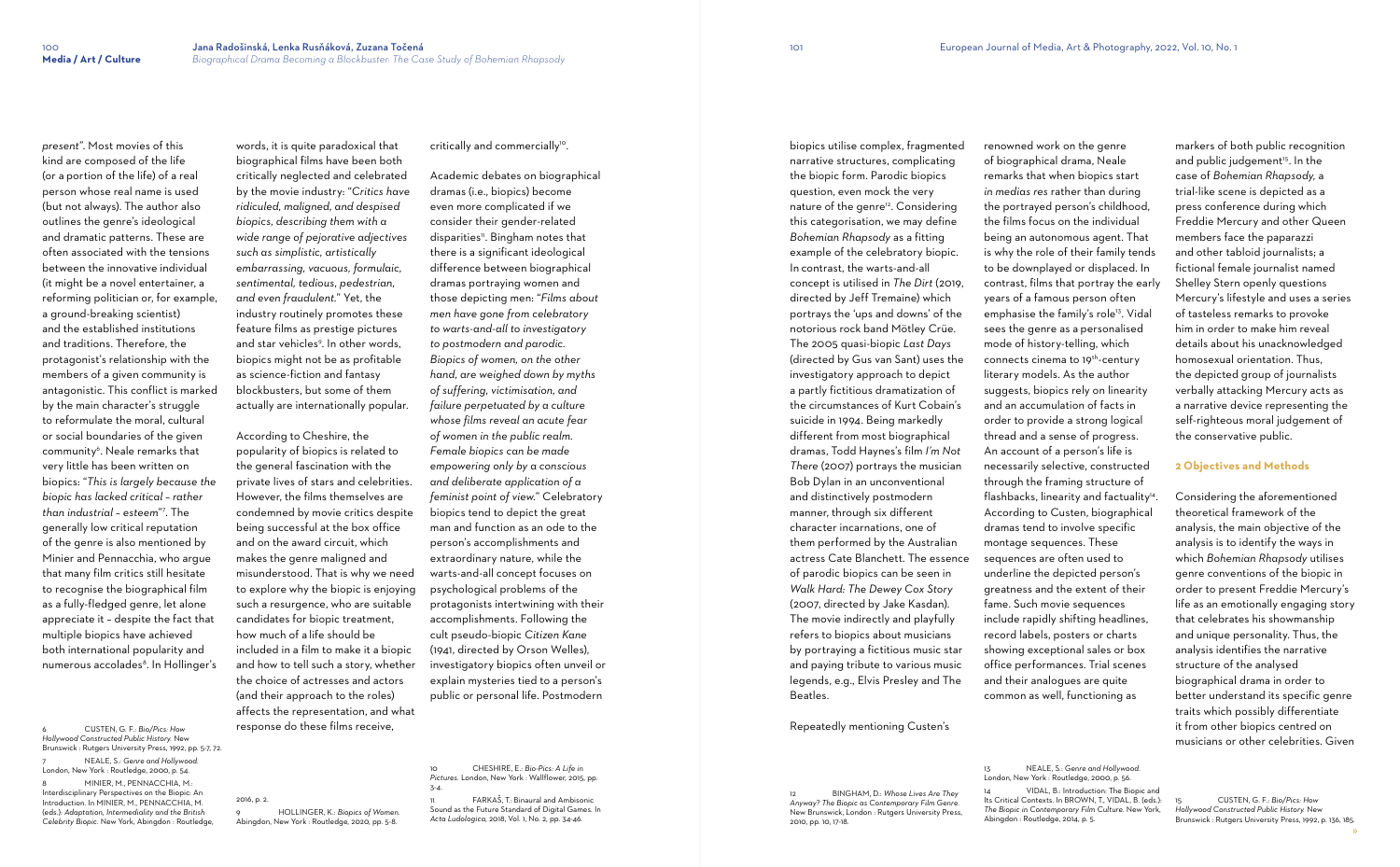the context of the following analysis, we pose the following research question referring to the empirical objective as defined above: *RQ1: What kind of narrative structure is present in Bohemian Rhapsody, considering the common genre conventions of biographical dramas?*

The subsequent empirical reflection is based on the principles of narrative analysis. We are especially interested in *Bohemian Rhapsody*'s genre structure and narrative. According to Rusňáková, qualitative content analysis of this kind aims to reflect on a media product's structure and its ability to convincingly communicate thematic, compositional and formal traits similar to (or identical with) those constituting other media products belonging to the same genre category<sup>16</sup>. In Hayward's words, the term "narrative" refers to the strategies, codes and conventions (including *mise-en-scène*) employed to organise a (film) story. Thus, these strategies are used as a means of reproducing the 'real' world, one which the spectator can identify with<sup>17</sup>. Even though the biographical drama, as a genre, is rarely associated with compelling and original storytelling and exceptional aesthetics, we believe that *Bohemian* 

16 RUSŇÁKOVÁ, L.: Naratívna analýza a jej miesto vo vedeckom diskurze mediálnych štúdií. In RADOŠINSKÁ, J. et al.: *Empirické aspekty filmov o superhrdinoch*. Trnava : FMK UCM, 2019, p. 59.

17 HAYWARD, S.: *Cinema Studies: Key Concepts.* London, New York : Routledge, 2000, p. 256.

*Rhapsody* is, despite its rather conventional narrative structure, unique thanks to its complex and emotionally engaging portrayal of Freddie Mercury and the people and environment surrounding him during his artistic career.

### **3 Results**

The biographical drama *Bohemian Rhapsody* (2018, directed by Bryan Singer, later replaced by Dexter Fletcher) is the most commercially successful biopic ever made, since the movie grossed 910 million American dollars at the worldwide box office18. These numbers make *Bohemian Rhapsody* the sixth most successful motion picture released in 2018 and the only one-off feature film included in the top 10 of the 2018 worldwide box office. The movie's ability to compete against several well-established sciencefiction and action-adventure franchises or long-running series (such as the Marvel Cinematic Universe, the DC Extended Universe or the Wizarding Worlds) is beyond remarkable. However, it is even more important to note that *Bohemian Rhapsody* ranks 62th amongst the most successful feature films of all time, being significantly more profitable than, for example, Johnny Cash's life story depicted in *Walk the Line* (2005, directed by James Mangold), the cinematic portrait of the beginnings of

18 *Bohemian Rhapsody (2018).*  [online]. [2022-02-12]. Available at: <https://www. boxofficemojo.com/title/tt1727824/?ref\_=bo\_se\_r\_1>.

the rap group NWA in *Straight Outta Compton* (2015, directed by F. Gary Gray) or Elton John's biopic *Rocketman* (2019, directed by Dexter Fletcher)<sup>19</sup>, its direct competitor with a markedly similar narrative structure.

*Bohemian Rhapsody*'s narrative structure is built in accordance with Bergan's definition of the biographical drama as a specific type of film drama<sup>20</sup>. The dramatic structure is based on the threeact narrative model. The first act (i.e., the Set-up) shows that Freddie Mercury (Rami Malek) has to overcome a series of obstacles to become an inimitable lead singer of one of the most successful rock bands of all time. These complications include the moments when we see him working at Heathrow as a baggage handler, loading and unloading luggage while facing his colleagues' contempt and racist insults. Moreover, Smile, the promising band Farrokh/Freddie has been following for a while, first represented by the founding members Brian May (Gwilym Lee) and Roger Taylor (Ben Hardy), questions its future existence as Tim Staffel, the former lead singer, plans to join a different group with a (seemingly) higher

19 FUSTER, J.: *11 Highest-Grossing Music Biopics, from Tupac's 'All Eyez on Me' to Elton John's 'Rocketman'. Far and Away, 'Bohemian Rhapsody' Is King*. [online]. [2022-02-12]. Available at: <https:// www.thewrap.com/music-biopics-top-gross-tupacbohemian-rhapsody-rocketman/>.

VIDAL, B.: Introduction: The Biopic and Its Critical Contexts. In BROWN, T., VIDAL, B. (eds.): *The Biopic in Contemporary Film Culture.* New York, Abingdon : Routledge, 2014, p. 5.

20 BERGAN, R.: *Film. Veľký ilustrovaný sprievodca.* Bratislava : Slovart, 2008, p. 123.

commercial potential. Nevertheless, when meeting Freddie Bulsara, May and Taylor immediately recognise his talent. Smile's journey towards fame and success is also outlined by the presence of John Deacon (Joseph Mazzello), the band's new bass player. The first act of the movie thus depicts Smile/Queen's rise to fame. Bulsara/Mercury, May, Taylor and Deacon risk their hardearned savings and sell their panel van to be able to record a demo. However, this gamble is beyond successful. Queen members meet the renowned manager John Reid (Aidan Gillen), experience their first television appearances, tour across different continents and produce some of their most popular songs. Moreover, Freddie falls in love with Mary Austin (Lucy Boynton), seeing her as "*the love of his life*". However, the tensions start to build up along the way, as noted by Custen<sup>21</sup>. Mercury, a one-of-a-kind performer, argues with his family (facing his father's disapproval), which results in long-term disruption of his already fragile family ties. Thus, the conflict between the extraordinary individual (Mercury) and his family (the Bulsaras) foreshadows Freddie's revolt against the established traditions respected by his modest, deeply religious relatives.

According to Neale, if biopics start *in medias res* (like in this case), the viewer cannot expect a deeper

portrayal of the main protagonist's childhood and upbringing<sup>22</sup>. The role of Mercury's family is obviously downplayed, even though *Bohemian Rhapsody* includes an essential scene showing Mercury's small birthday party attended by his closest family, May, Taylor, Deacon and their girlfriends, Mary and her father. It is obvious that this kind of small-scale celebration does not correspond with Freddie's personality and expectations, especially due to the fact that his parents share some (rather embarrassing) childhood stories and photographs with the other people around the table. Mercury's carefully fabricated story about being a trueborn Londoner is thus disrupted. This moment (partly) results in his decision to isolate himself from his family. Queen seemingly become his 'true' kin, understanding his talents and personality. This idea of a 'substitute family' consisting of strong individuals, yet inseparable friends (spectacularly depicted by the sequence showing Queen recording the song Bohemian Rhapsody at the Rockfield studio) is, however, disrupted as well. In fact, Mercury has at least one more important reason why he 'abandons' his parents and sister like this – his chaotic lifestyle, which is presented in the second act (the Confrontation) is marked by promiscuous behaviour, binge-drinking and ostentatious

house parties involving drug use. The toxic influence of his manager and lover Paul Prenter (Allen Leech) strongly impacts the relationships inside the band; it is obvious that Prenter would like to assume full control of Mercury's career and personal life and he succeeds in doing so, although only for a while. This rather short period of time involves many different losses and missteps. Mercury claims to be bored and exhausted by the band's endless circle of recording new songs, arguing over whose songs will be released and touring all over the world. Leaving his 'true family' behind, the singer experiences regret, disappointment and loneliness resulting from Prenter's disloyalty and manipulative behaviour. Mercury's worsening health condition and mental state prevent him from working like he used to work with Queen and his singing performances are far from convincing. Following the conventions of biopics outlined by Vidal 23 , the movie's creators portray these events selectively, applying a substantial degree of simplification and idealisation.

Finding out that he is HIV-positive, Mercury reevaluates most of his previous decisions and choices. The third act (the Resolution) shows him as a self-aware, determined and courageous person doing anything that needs to be done to return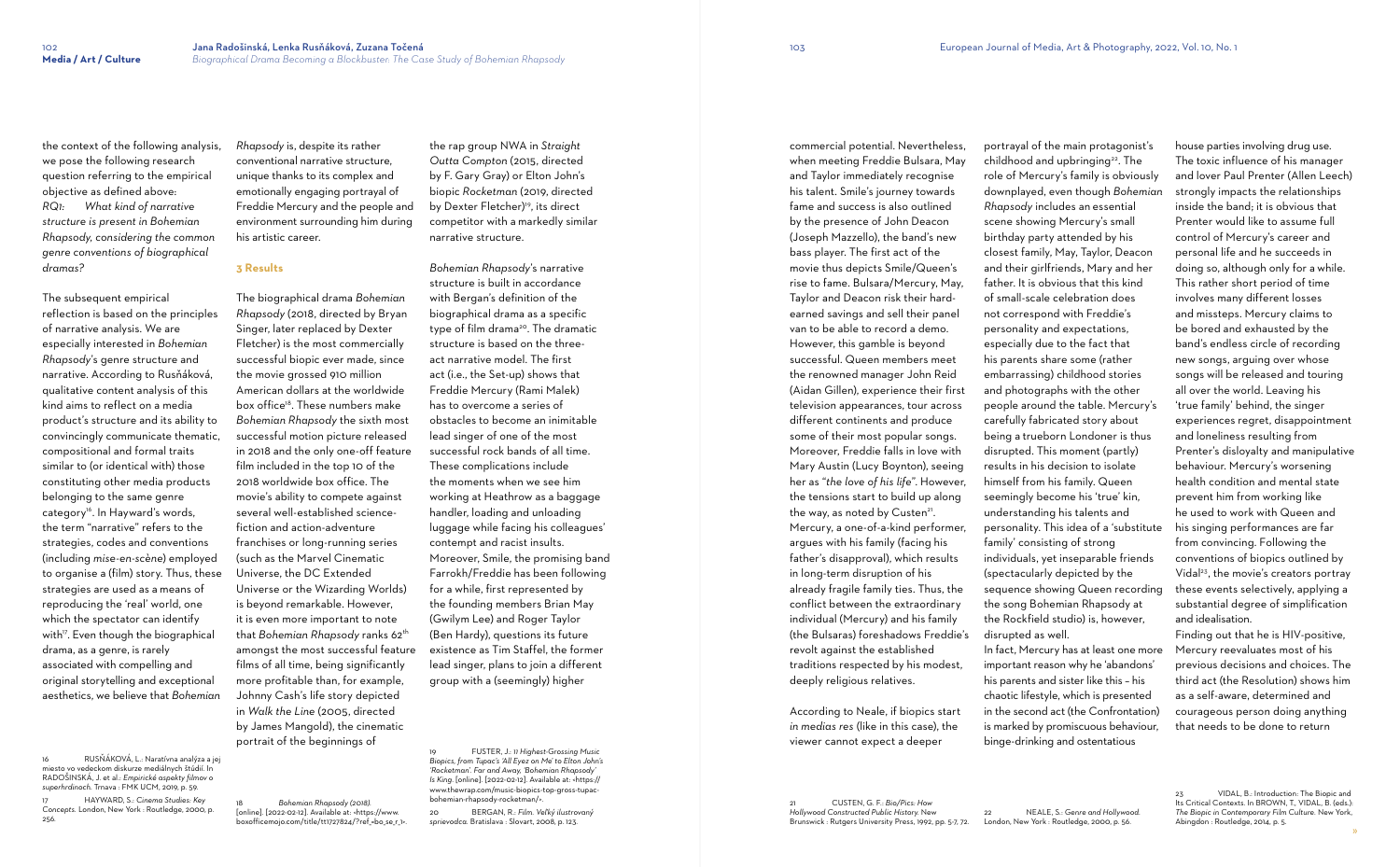to both his families – Queen and

the Bulsaras. Mercury's terminal diagnosis comes to light shortly after he is deceived and betrayed by Prenter who later uses their professional separation and break-up to his own advantage, attending TV discussions and sharing intimate (and partly untrue) information about Freddie with the whole world. Finding out that there is a large musical event to attend, Mercury tentatively contacts Queen's manager Jim 'Miami' Beach (Tom Hollander) to "*connect with the mothership*". Apologising for his previous behaviour and complying with the band's reasonable terms, Freddie sees the upcoming Live Aid performance as the highlight of his career, as the last opportunity to truly shine before falling seriously ill and dying of AIDS (Figure 1). Mercury's extensive preparations for the event include a series of cathartic moments such as letting Jim Hutton (Aaron McCusker) know how he feels about him and coming out in the presence of the Bulsaras by introducing Jim as his partner. The celebratory nature of the movie is best experienced during the concluding part of the film, i.e., Queen's Live Aid performance that is stylised as a full-scale musical spectacle filled with emotions and energy.



**Figure 1: Freddie Mercury preparing for Queen's Live Aid performance** 

Source: WILLIAMS, O.: *Bohemian Rhapsody. Ze zákulisí filmového megahitu. Oficiální kniha k filmu.*  Brno : Jota, 2019, p. 116.

As noted by Plencner, Kraľovičová and Stropko, visual and narrative functions of feature films are not limited to their aesthetic frameworks. Any movie narrative – especially one associated with portraying a famous person's life and work, we might add – thus has to comprise elements of everyday life and 'ordinary' struggles the audiences are able to relate to. These aspects might be defined as "social meanings". Filmmakers tend to use them to emphasise the authenticity of their motion pictures. Some of the most prominent social meanings included in mainstream cinema are confronting one's own 'dark side', irrational or supernatural forces, longing for love, desire for justice/ desire for revenge, 'the revolt of Prometheus', struggle with nature, the need for self-actualisation, the need to be appreciated by the others, the motive of conspiracy and the theme of becoming a saviour

and/or scapegoat<sup>24</sup> . *Bohemian Rhapsody* does not include any fight between good and evil in the traditional sense; the motive is replaced by the main character's constant need for external appreciation and his desire for love. Mercury primarily longs to become a world-class performer, quickly establishing himself as a prominent rock musician. In the meantime, however, he struggles with his own 'dark side', as he keeps hiding and denying his homosexual orientation for a long time. This (initially just intrinsic) conflict only becomes worse and worse as Mercury seeks one-night stands, organises parties involving alcohol and drug use, or expresses his megalomania (the ostentatious mansion where each of Mercury's cats has its own bedroom). The hero's conflict with the other members of the band, which occurs in the second act of the film, is, in a way, 'the revolt of Prometheus'. Freddie Mercury indefinitely leaves Queen, his 'family', to fulfil his own ambitions. Throughout the whole story, Mercury's desire for love can be observed – first he seeks mutual trust and intimacy with Mary Austin, his fiancée, and later conducts a long-time search for the waiter Jim Hutton, whom he is attracted to. The motive of conspiracy is indirectly represented by Mercury's former

24 PLENCNER A., KRAĽOVIČOVÁ D., STROPKO M.: Hero Transformations in Contemporary Mainstream Film. In *European Journal of Science and Theology*, 2014, Vol. 10, No. 1, pp. 82- 83.

See, for example: ŠEVČOVIČ, M.: *Princípia grafického média v tvorbe slovenských autorov.* Bratislava : Comenius University, 2021.

partner and manager Paul Prenter. Prenter pretends to be Freddie's confidant, but he, in fact, sabotages his career and almost destroys his social relationships. At the end of the story, trying to fulfil his need for self-actualisation, Mercury visits his parents with his new life partner Jim – a man – and openly asks for their understanding. Thus, a diverse set of social meanings is used to deepen the emotional impact of the movie.

### **Discussion and Conclusion**

*Bohemian Rhapsody* is a celebratory biographical drama, which is also underlined by its key idea 'Fearless Lives Forever'. This motto loosely associates immortality with not being afraid to show who you truly are and is used repeatedly during the movie's promotional campaign. *Bohemian Rhapsody*'s message is related to Freddie Mercury's turbulent life and career; it is a story of a musician who does not and cannot 'fit in', hence his unique mentality, controversial public appearances and unconventional looks combined with extravagant fashion choices. Therefore, Mercury's explicit refusal to comply with the existing social conventions functions as a source of most conflicts included in the film. However, the audience's attention is centred on Queen/Mercury's music, energy, camaraderie and all the things that help Freddie Mercury, Brian May, Roger Taylor and John Deacon realise that when sticking together, they are much stronger and successful

despite their numerous character differences and contradictory opinions. Mercury's 'second family' is presented much more extensively than his real one; the second act of the movie mentions the Bulsaras only minimally, mostly during Queen's press conference when Freddie loses his nerves and falsely claims that his parents and sister "*died in a fiery wreck*". However, his father's life motto "*good thoughts, good words, good deeds*" is used repeatedly to deepen Mercury's inner transformation and reconciliation with both the Bulsaras and his own true nature.

The most elementary function of the analysed biographical drama is to provide its audience with an emotionally engaging portrayal of a performer whose music remains unique even in the 21<sup>st</sup> century, more than three decades after his untimely passing. Refreshing the context in which Queen's music was created and offering both highly engaging visuals and refined sound effects, the movie re-creates the band's most famous performances and merges them with new ones, using the music to drive the narrative. The film's genre structure prioritises essential and universal human values such as love, friendship and family. Secondary characters (above all, Brian May, Roger Taylor and John Deacon) are depicted in a manner that stresses the true value of having a family to rely on. The biopic thus communicates the idea that family ties and bonds forged by shared love for music (and then tested

during personal or professional crises) are truly unbreakable. Many musical performances included in the movie follow the same formula – the band members are first shown while creating and recording a song and the song itself then provides a smooth audio-visual transition towards a spectacular on-stage interpretation of the same musical work. Ironically enough, the story itself might claim that genre formulas do not lead to making one's music either innovative or outstanding, but they actually do fulfil their purpose in terms of the movie's narrative structure.

The movie's editing, atmosphere, general setting and narrative are all elaborated to correspond with carefully picked Queen's songs (especially their lyrics) which do not just accompany the individual scenes, but rather shape them, 'tell' what is happening and establish *Bohemian Rhapsody*'s lively flow and emotional impact. As it seems, this utilisation of music is an essential precondition of offering dynamic visuals expected and favoured by today's movie audiences 25 . On the other hand, the manner in which Freddie Mercury's life is depicted is inevitably selective. The movie is based on real historical facts and/or events, but even though our objective was not to assess the extent to which it corresponds with reality, we have to observe that it is far from accurate.